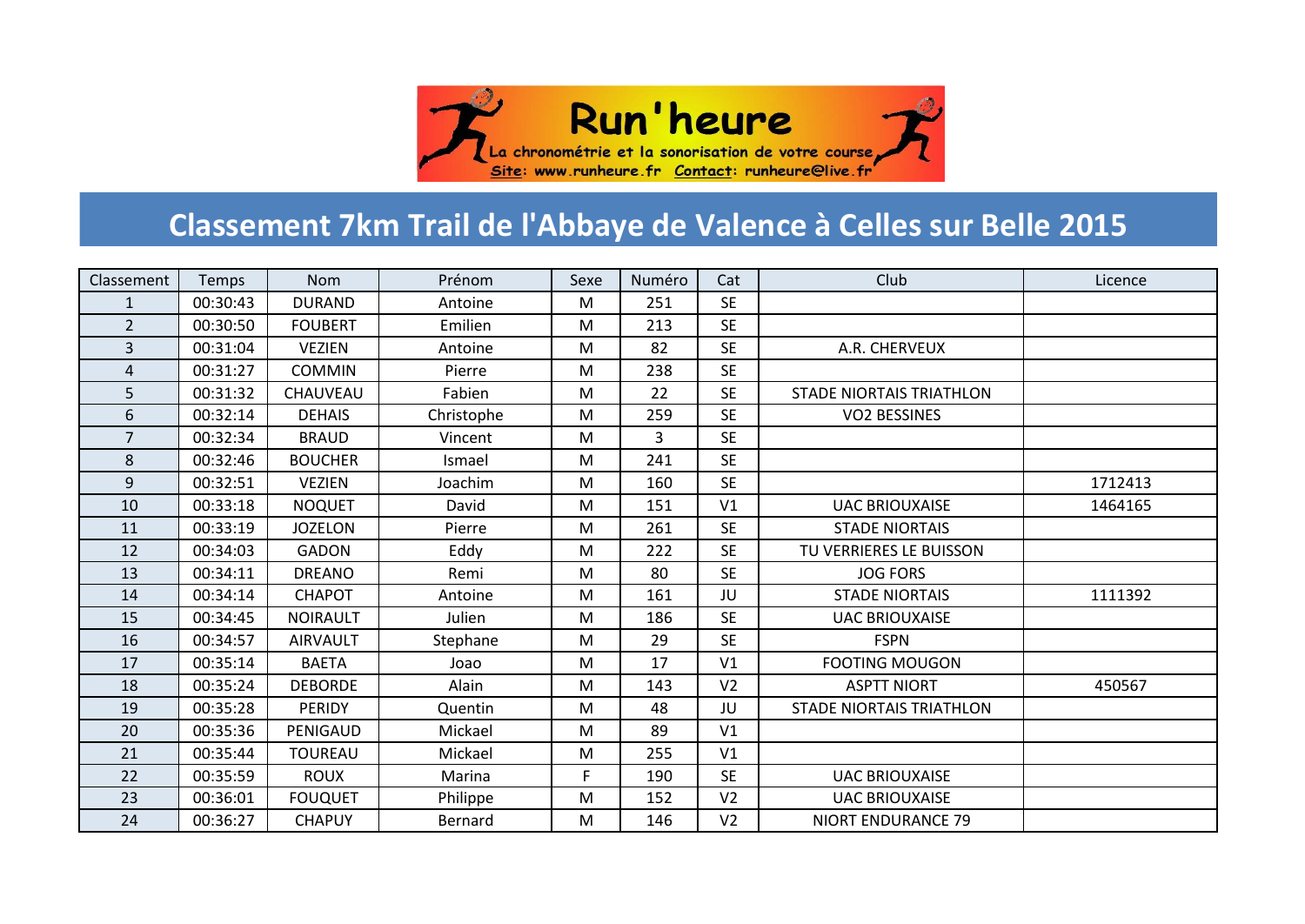| 25 | 00:37:44 | <b>GUITTON</b>      | <b>Benoist</b> | M  | 192 | <b>SE</b>      |                                   |                    |
|----|----------|---------------------|----------------|----|-----|----------------|-----------------------------------|--------------------|
| 26 | 00:38:07 | <b>BELEAU</b>       | Julien         | M  | 44  | <b>SE</b>      |                                   |                    |
| 27 | 00:38:13 | MAINGUENAUD         | Anita          | F. | 41  | V1             | <b>JOG FORS</b>                   |                    |
| 28 | 00:38:26 | LE MAU              | Mickael        | M  | 63  | V1             |                                   |                    |
| 29 | 00:38:44 | <b>CHARRUYER</b>    | Jean Luc       | M  | 177 | V <sub>2</sub> |                                   |                    |
| 30 | 00:38:46 | <b>GENTET</b>       | Jerome         | M  | 232 | <b>SE</b>      |                                   |                    |
| 31 | 00:38:57 | <b>BONMORT</b>      | Alan           | M  | 51  | CA             |                                   | 1573950            |
| 32 | 00:38:57 | <b>GENEX</b>        | Alexandre      | M  | 37  | <b>SE</b>      | A.S.P.T.T. NIORT                  | 1740123            |
| 33 | 00:39:02 | PARTHENAY           | Jean Pierre    | M  | 248 | V <sub>2</sub> |                                   |                    |
| 34 | 00:39:05 | <b>BOTTE</b>        | Herve          | M  | 174 | V1             | <b>OMNISPORT PIERRE GUERIN</b>    |                    |
| 35 | 00:39:12 | LEVASSEUR           | Aurelien       | M  | 26  | <b>SE</b>      | <b>XMEN</b>                       |                    |
| 36 | 00:39:12 | <b>CANTIN</b>       | Valerie        | F  | 71  | V <sub>1</sub> | <b>CLUB ATHLETIQUE CHATEILLON</b> | 457608             |
| 37 | 00:39:14 | <b>PAPOT</b>        | Julien         | M  | 233 | <b>SE</b>      |                                   |                    |
| 38 | 00:39:26 | <b>JAMONNEAU</b>    | Eddy           | M  | 260 | V1             |                                   |                    |
| 39 | 00:39:29 | <b>ROUSSELOT</b>    | Jerome         | M  | 223 | V1             | <b>STADE NIORTAIS</b>             |                    |
| 40 | 00:39:30 | JEANJEAN            | Stéphane       | M  | 35  | V1             | LES DECRASSEURS                   |                    |
| 41 | 00:39:31 | <b>DIGET</b>        | David          | M  | 110 | <b>SE</b>      |                                   |                    |
| 42 | 00:39:34 | <b>POTHET</b>       | Mathieu        | M  | 129 | <b>SE</b>      | <b>OMNISPORT PIERRE GUERIN</b>    |                    |
| 43 | 00:39:37 | <b>BIZIEN</b>       | Jerome         | M  | 235 | V <sub>1</sub> | <b>VO2 BESSINES</b>               |                    |
| 44 | 00:39:46 | <b>AUBOIS</b>       | Mickael        | M  | 13  | V <sub>1</sub> |                                   |                    |
| 45 | 00:40:05 | SABRE               | Martine        | F  | 65  | V <sub>2</sub> | <b>STADE NIORTAIS TRIATHLON</b>   |                    |
| 46 | 00:40:05 | <b>FOUCAUD</b>      | Eric           | M  | 168 | V <sub>2</sub> | <b>STADE NIORTAIS TRIATHLON</b>   | 140056484022MV3FRA |
| 47 | 00:40:06 | PERIDY              | Jean Pierre    | M  | 49  | V <sub>2</sub> | <b>STADE NIORTAIS TRIATHLON</b>   |                    |
| 48 | 00:40:06 | <b>BOQUET</b>       | Denis          | M  | 34  | V1             |                                   |                    |
| 49 | 00:40:12 | <b>JEAN</b>         | Romuald        | M  | 216 | JU             |                                   |                    |
| 50 | 00:40:17 | <b>PARIS</b>        | <b>Bruno</b>   | M  | 117 | V1             | <b>VO2 BESSINES</b>               |                    |
| 51 | 00:40:23 | CARIOU              | Michel         | M  | 214 | V <sub>3</sub> | A.S.P.T.T. NIORT                  |                    |
| 52 | 00:40:32 | <b>DELAIRE</b>      | Marielle       | F. | 249 | <b>SE</b>      |                                   |                    |
| 53 | 00:40:33 | <b>RABASSI</b>      | Jymmy          | M  | 194 | V1             |                                   |                    |
| 54 | 00:40:33 | <b>COIN</b>         | Yannick        | M  | 28  | V <sub>2</sub> |                                   |                    |
| 55 | 00:40:41 | <b>MOREAU</b>       | Thierry        | M  | 239 | V <sub>2</sub> |                                   |                    |
| 56 | 00:40:43 | <b>DEVAUCHELLES</b> | Arnaud         | M  | 73  | <b>SE</b>      |                                   |                    |
| 57 | 00:40:44 | <b>JOURNAUD</b>     | Cyril          | M  | 144 | V1             |                                   |                    |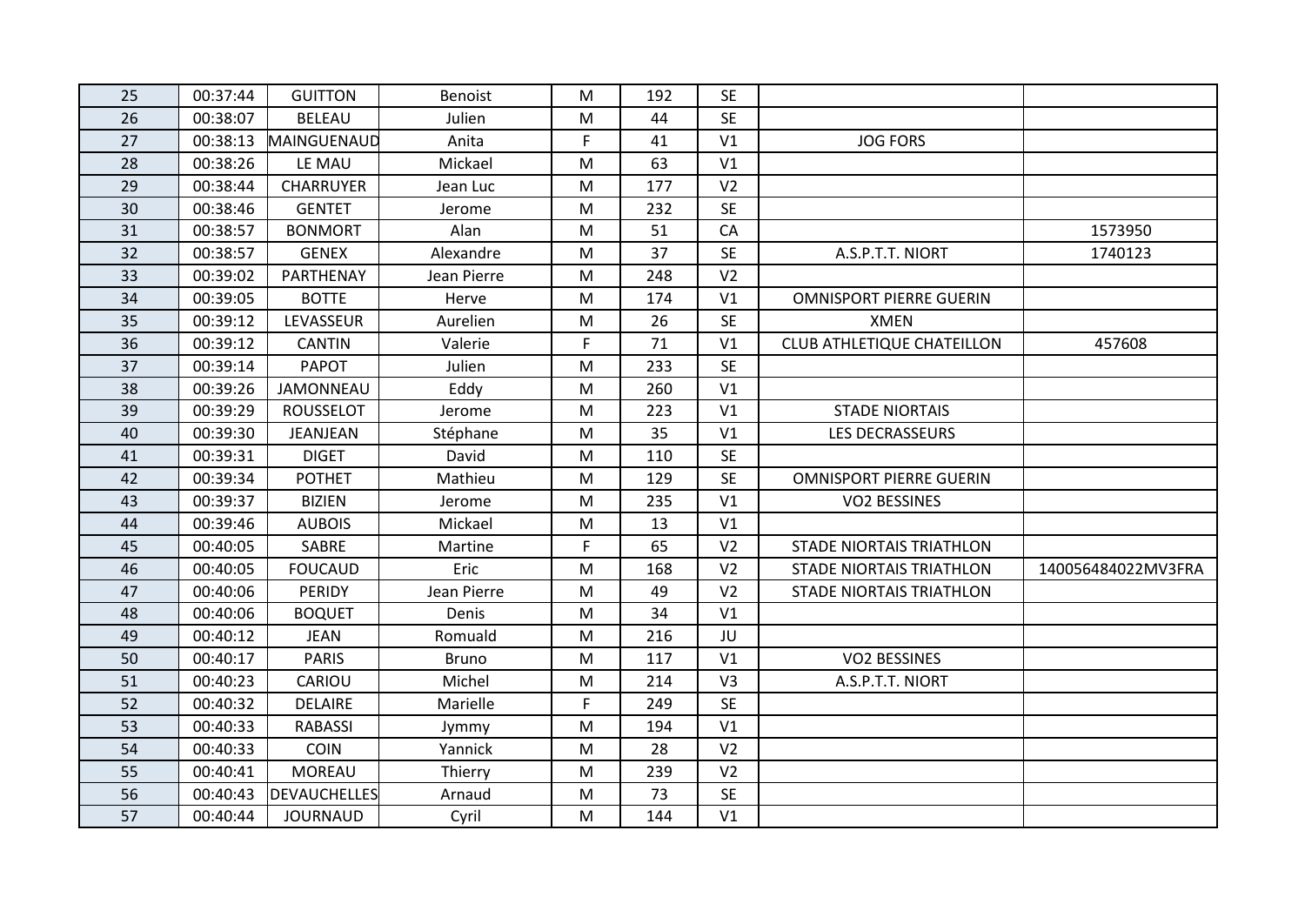| 58 | 00:40:45 | <b>THORION</b>    | James           | M  | 254 | V1             |                                   |               |
|----|----------|-------------------|-----------------|----|-----|----------------|-----------------------------------|---------------|
| 59 | 00:40:46 | <b>PASQUET</b>    | Frederic        | M  | 170 | V1             |                                   |               |
| 60 | 00:40:58 | <b>BOISMORAND</b> | Valerie         | F  | 182 | V1             | A.S.P.T.T. NIORT                  |               |
| 61 | 00:41:38 | <b>PAPOT</b>      | <b>MARTIN</b>   | M  | 205 | <b>SE</b>      |                                   |               |
| 62 | 00:41:41 | <b>GUERIN</b>     | Julien          | M  | 257 | <b>SE</b>      |                                   |               |
| 63 | 00:41:50 | <b>HERLENT</b>    | Francois        | M  | 208 | V1             |                                   |               |
| 64 | 00:41:52 | AIME              | Jerome          | M  | 198 | <b>SE</b>      |                                   |               |
| 65 | 00:41:58 | <b>BILLEAUD</b>   | Cyril           | M  | 30  | <b>SE</b>      |                                   |               |
| 66 | 00:41:59 | <b>GOUPIL</b>     | Franck          | M  | 52  | <b>SE</b>      | <b>GRAND ANGOULEME ATHLETISME</b> | 1675467       |
| 67 | 00:42:00 | <b>ARNAUD</b>     | <b>LUCAS</b>    | M  | 204 | <b>SE</b>      |                                   |               |
| 68 | 00:42:14 | <b>MAUSSIRE</b>   | Xavier          | M  | 134 | <b>SE</b>      |                                   |               |
| 69 | 00:42:21 | <b>TRANCHANT</b>  | Frederic        | M  | 56  | <b>SE</b>      |                                   |               |
| 70 | 00:42:26 | <b>RIEZ</b>       | Francois        | M  | 200 | <b>SE</b>      | <b>COUNTRY VELO CLUB</b>          |               |
| 71 | 00:42:29 | KYHIBAULT         | Kevin           | M  | 206 | <b>SE</b>      | <b>STADE NIORTAIS TRIATHLON</b>   |               |
| 72 | 00:42:41 | <b>GAUCHER</b>    | Patrice         | M  | 27  | V1             |                                   |               |
| 73 | 00:42:47 | PASSEBON          | Philippe        | M  | 59  | V <sub>2</sub> | POMPIERS79                        |               |
| 74 | 00:42:50 | <b>LACORTE</b>    | Jennyfer        | F. | 23  | <b>SE</b>      |                                   |               |
| 75 | 00:43:00 | PENIGAUD          | Jean Christophe | M  | 19  | V1             | <b>NIORT ENDURANCE 79</b>         |               |
| 76 | 00:43:15 | <b>LECOULS</b>    | Jerome          | M  | 18  | <b>SE</b>      |                                   |               |
| 77 | 00:43:21 | <b>MESTRE</b>     | Francois        | M  | 245 | <b>SE</b>      |                                   |               |
| 78 | 00:43:25 | <b>GUILLOTEAU</b> | Adrien          | M  | 203 | <b>SE</b>      |                                   |               |
| 79 | 00:43:28 | <b>BOCHE</b>      | Pierre          | M  | 135 | <b>SE</b>      |                                   |               |
| 80 | 00:43:43 | <b>CHEVALIER</b>  | Hugo            | M  | 141 | <b>ES</b>      |                                   |               |
| 81 | 00:43:50 | <b>PEROCHON</b>   | Eric            | M  | 87  | V <sub>1</sub> | <b>MUTAVIE</b>                    |               |
| 82 | 00:43:59 | <b>AZEVEDO</b>    | Paulo Adelino   | M  | 32  | V1             |                                   | <b>ALUCEA</b> |
| 83 | 00:44:03 | <b>NEBEU</b>      | Julian          | M  | 234 | <b>SE</b>      | <b>TEAM TETE RAIDS</b>            |               |
| 84 | 00:44:10 | <b>BUR</b>        | Nathalie        | F  | 215 | V1             | A.S.P.T.T. NIORT                  |               |
| 85 | 00:44:20 | <b>METAYE</b>     | Jean François   | M  | 109 | V <sub>2</sub> |                                   |               |
| 86 | 00:44:21 | <b>FOURNIER</b>   | <b>DAVID</b>    | M  | 95  | <b>SE</b>      | <b>LEROY SOMER</b>                |               |
| 87 | 00:44:22 | <b>DEBORDE</b>    | Léa             | F  | 201 | CA             |                                   |               |
| 88 | 00:44:23 | SAUVAGET          | Elodie          | F  | 184 | <b>SE</b>      |                                   |               |
| 89 | 00:44:24 | QUERRIOUX         | Melanie         | F  | 187 | V1             | <b>MAC LUSIGNAN</b>               |               |
| 90 | 00:44:25 | <b>GINESTE</b>    | Floriane        | F. | 237 | <b>SE</b>      | <b>NIORT ENDURANCE 79</b>         |               |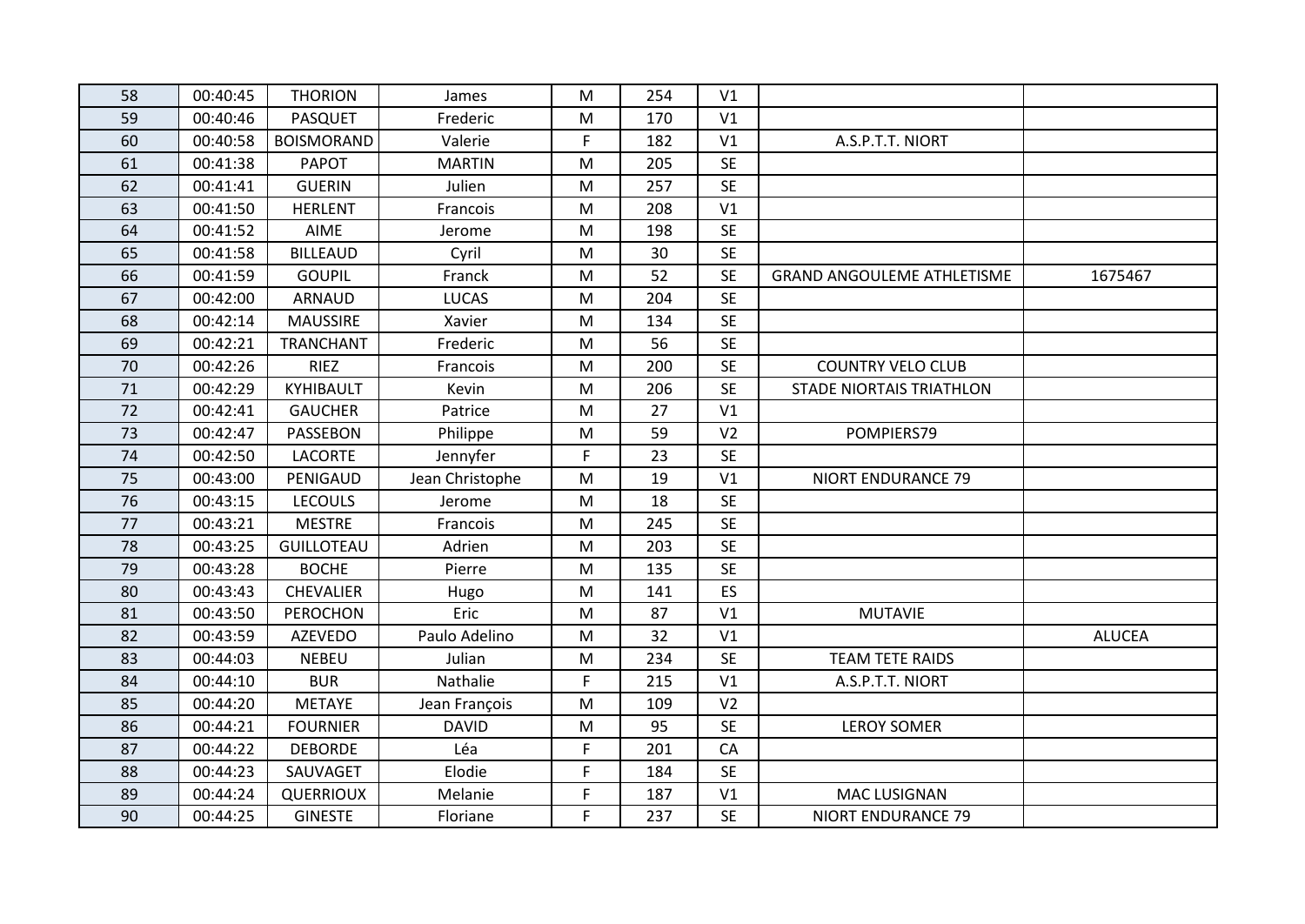| 91  | 00:44:25 | <b>BONNEAU</b>       | Frederic       | M         | 164 | V1             |                                 |         |
|-----|----------|----------------------|----------------|-----------|-----|----------------|---------------------------------|---------|
| 92  | 00:44:26 | <b>BLANCHE</b>       | Alain          | M         | 61  | V1             | <b>ESPRIT RUNNING 79</b>        |         |
| 93  | 00:44:31 | <b>SOURICE-SORIM</b> | Christelle     | F         | 57  | <b>SE</b>      | <b>FOOTING MOUGON</b>           |         |
| 94  | 00:44:34 | <b>SEGUIN</b>        | Olivier        | M         | 169 | V1             |                                 |         |
| 95  | 00:44:46 | <b>RENAUD</b>        | Thierry        | M         | 195 | V <sub>2</sub> |                                 |         |
| 96  | 00:44:52 | <b>GENDRON</b>       | Yann           | M         | 196 | <b>SE</b>      |                                 |         |
| 97  | 00:45:22 | COSCUJUELA           | Linda          | F         | 153 | <b>SE</b>      |                                 |         |
| 98  | 00:45:23 | <b>PLOQUIN</b>       | Claude         | M         | 162 | V3             |                                 |         |
| 99  | 00:46:11 | <b>PERROT</b>        | Francois       | M         | 224 | <b>SE</b>      |                                 |         |
| 100 | 00:46:12 | <b>MARTINET</b>      | Christelle     | F.        | 179 | V1             | <b>UAC BRIOUXAISE</b>           | 1655117 |
| 101 | 00:46:16 | <b>BLANCHARD</b>     | Olivier        | M         | 14  | V1             |                                 |         |
| 102 | 00:46:27 | RICHARD              | Benoit         | M         | 43  | <b>SE</b>      |                                 |         |
| 103 | 00:46:40 | <b>LACROZE</b>       | Guilhem        | M         | 199 | <b>SE</b>      |                                 |         |
| 104 | 00:46:41 | <b>JAROS</b>         | Florian        | M         | 112 | ES             |                                 |         |
| 105 | 00:47:00 | <b>JACQUES</b>       | Daniel         | M         | 172 | V <sub>3</sub> | <b>CASC CONSEIL GENERAL 79</b>  |         |
| 106 | 00:47:07 | <b>VIDAULT</b>       | Daniel         | M         | 147 | V3             | <b>CASC CONSEIL GENERAL 79</b>  |         |
| 107 | 00:47:07 | VANSIELEGHEM         | Gilles         | M         | 31  | V1             | <b>STADE NIORTAIS TRIATHLON</b> | a44138c |
| 108 | 00:47:07 | PAVAILLON            | Dominique      | M         | 83  | <b>SE</b>      |                                 |         |
| 109 | 00:47:17 | <b>SIMON</b>         | <b>Nicolas</b> | M         | 228 | V1             |                                 |         |
| 110 | 00:47:24 | <b>ALBERT</b>        | Cyrian         | ${\sf M}$ | 62  | ${\sf CA}$     |                                 |         |
| 111 | 00:47:27 | <b>GATINEAU</b>      | Antoine        | M         | 72  | <b>SE</b>      |                                 |         |
| 112 | 00:47:28 | BERNAUDEAU           | Mathieu        | M         | 180 | <b>SE</b>      |                                 |         |
| 113 | 00:47:28 | <b>SECHET</b>        | Herve          | M         | 75  | V <sub>3</sub> | 3 VALLEES                       |         |
| 114 | 00:47:29 | <b>GILLIOT</b>       | Christophe     | M         | 47  | <b>SE</b>      |                                 |         |
| 115 | 00:47:29 | <b>LEBERT</b>        | Julie          | F         | 191 | <b>SE</b>      |                                 |         |
| 116 | 00:47:47 | <b>PALUDETTO</b>     | Mathieu        | M         | 136 | <b>SE</b>      |                                 |         |
| 117 | 00:47:49 | <b>GUYONNET</b>      | Yoann          | M         | 36  | <b>SE</b>      |                                 |         |
| 118 | 00:47:55 | <b>ROUTIER</b>       | <b>BARBARA</b> | F         | 96  | <b>SE</b>      | <b>LEROY SOMER</b>              |         |
| 119 | 00:47:59 | <b>ALLETRU</b>       | Jean Marie     | M         | 217 | V <sub>2</sub> |                                 |         |
| 120 | 00:47:59 | <b>MEUNIER</b>       | Geraldine      | F         | 133 | <b>SE</b>      | A.S.P.T.T. NIORT                | 1608720 |
| 121 | 00:48:03 | MALAGA               | Franck         | M         | 137 | <b>SE</b>      |                                 |         |
| 122 | 00:48:06 | SANCHEZ              | Mickael        | M         | 74  | V1             |                                 |         |
| 123 | 00:48:20 | <b>SIMLER</b>        | Cindy          | F         | 50  | <b>SE</b>      |                                 |         |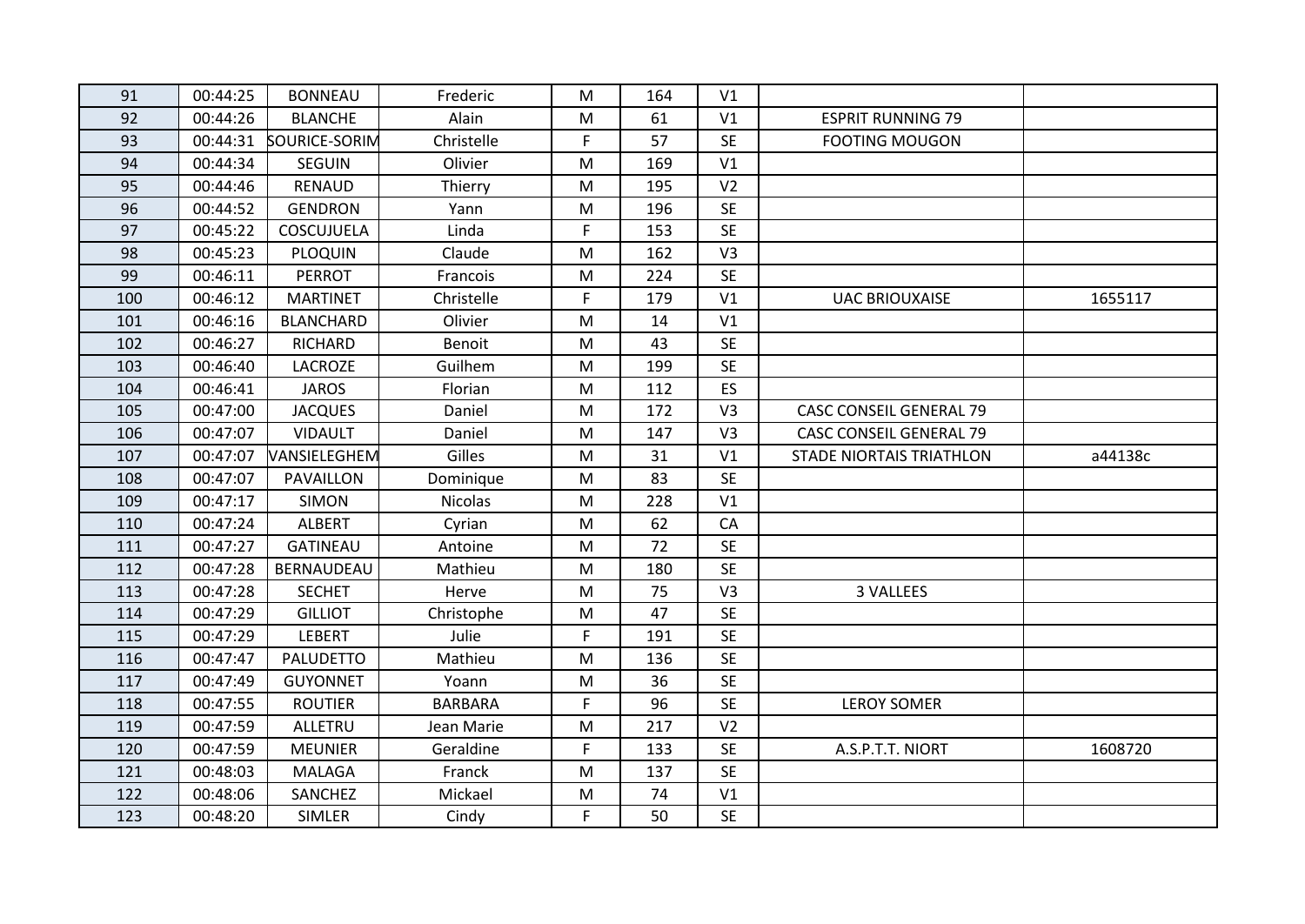| 124 | 00:48:20 | <b>UBERTI</b>   | Thierry         | M | 171            | V <sub>2</sub> | A.S.P.T.T. NIORT               | 511589  |
|-----|----------|-----------------|-----------------|---|----------------|----------------|--------------------------------|---------|
| 125 | 00:48:29 | <b>CHAUVET</b>  | Alain           | M | 81             | V1             | ARP79                          |         |
| 126 | 00:48:37 | <b>CARVALHO</b> | <b>Bruno</b>    | M | 42             | <b>SE</b>      |                                |         |
| 127 | 00:48:41 | SAGOT           | Olivier         | M | 6              | V1             | <b>CASC CONSEIL GENERAL 79</b> |         |
| 128 | 00:48:43 | <b>COLLET</b>   | Christophe      | M | 225            | V <sub>2</sub> | A.S.P.T.T. NIORT               |         |
| 129 | 00:48:49 | CHAUVINEAU      | Julien          | M | 244            | <b>SE</b>      |                                |         |
| 130 | 00:48:49 | <b>JAROS</b>    | Christophe      | M | 132            | <b>SE</b>      |                                |         |
| 131 | 00:48:51 | <b>BERTRAND</b> | Patricia        | F | $\overline{2}$ | V1             | <b>JOG GATINE</b>              |         |
| 132 | 00:48:54 | MARECHEAU       | Aurelien        | M | 98             | <b>SE</b>      | <b>CREDIT AGRICOLE</b>         |         |
| 133 | 00:48:56 | LAVERSIN        | Arnaud          | M | 69             | <b>SE</b>      | <b>FSPN</b>                    |         |
| 134 | 00:49:02 | PASSEBON        | <b>Brigitte</b> | F | 60             | V <sub>2</sub> |                                |         |
| 135 | 00:49:05 | <b>GEFFARD</b>  | Sophie          | F | 121            | V1             |                                |         |
| 136 | 00:49:06 | <b>BERTRAND</b> | Kelly           | F | 108            | <b>SE</b>      | A.S.P.T.T. NIORT               | 1684147 |
| 137 | 00:49:07 | <b>DUBOIS</b>   | SEBASTIEN       | M | 5              | <b>SE</b>      | <b>CASC CONSEIL GENERAL 79</b> |         |
| 138 | 00:49:08 | YRIARTE         | Valerine        | F | 140            | V1             | RUNNING CLUB ST MAIXENT        |         |
| 139 | 00:49:08 | <b>DRESSE</b>   | Florent         | M | 21             | <b>SE</b>      |                                |         |
| 140 | 00:49:09 | <b>FAURE</b>    | Pierre          | M | 148            | <b>SE</b>      |                                |         |
| 141 | 00:49:15 | <b>FIHLOL</b>   | Sebastien       | M | 38             | <b>SE</b>      |                                |         |
| 142 | 00:49:16 | <b>GANDIN</b>   | Sylvie          | F | 209            | V1             |                                |         |
| 143 | 00:49:32 | SOULET          | <b>Baptiste</b> | M | 116            | ES             |                                |         |
| 144 | 00:49:33 | CHARAMON        | Philippe        | M | 90             | V <sub>2</sub> |                                |         |
| 145 | 00:49:34 | <b>BEAU</b>     | <b>Dielette</b> | F | 188            | V <sub>2</sub> | <b>JOGGEURS RUFECOIS</b>       |         |
| 146 | 00:49:45 | <b>COLART</b>   | Dorothée        | F | 242            | V1             |                                |         |
| 147 | 00:49:52 | <b>MEUNIER</b>  | Anthony         | M | 105            | <b>SE</b>      |                                |         |
| 148 | 00:49:59 | CHAIGNEAU       | Olivier         | M | 163            | V1             |                                |         |
| 149 | 00:50:01 | <b>GILBERT</b>  | Rémy            | M | 145            | V3             |                                |         |
| 150 | 00:50:23 | <b>BAZIREAU</b> | Valerie         | F | 150            | V <sub>2</sub> | <b>JOG FORS</b>                |         |
| 151 | 00:50:36 | <b>CAZAJOUS</b> | Thierry         | M | 119            | V1             |                                |         |
| 152 | 00:50:36 | <b>BERTRAND</b> | Rodolphe        | M | 107            | V1             |                                |         |
| 153 | 00:50:56 | <b>MERCIER</b>  | Vincent         | M | 94             | <b>SE</b>      | <b>CREDIT AGRICOLE</b>         |         |
| 154 | 00:51:11 | <b>BOUQUET</b>  | Thomas          | M | 178            | <b>SE</b>      |                                |         |
| 155 | 00:51:18 | AUGEARD         | Julien          | M | 97             | <b>SE</b>      | <b>LEROY SOMER</b>             |         |
| 156 | 00:51:28 | <b>LECLERC</b>  | Marc            | M | 154            | V <sub>3</sub> |                                |         |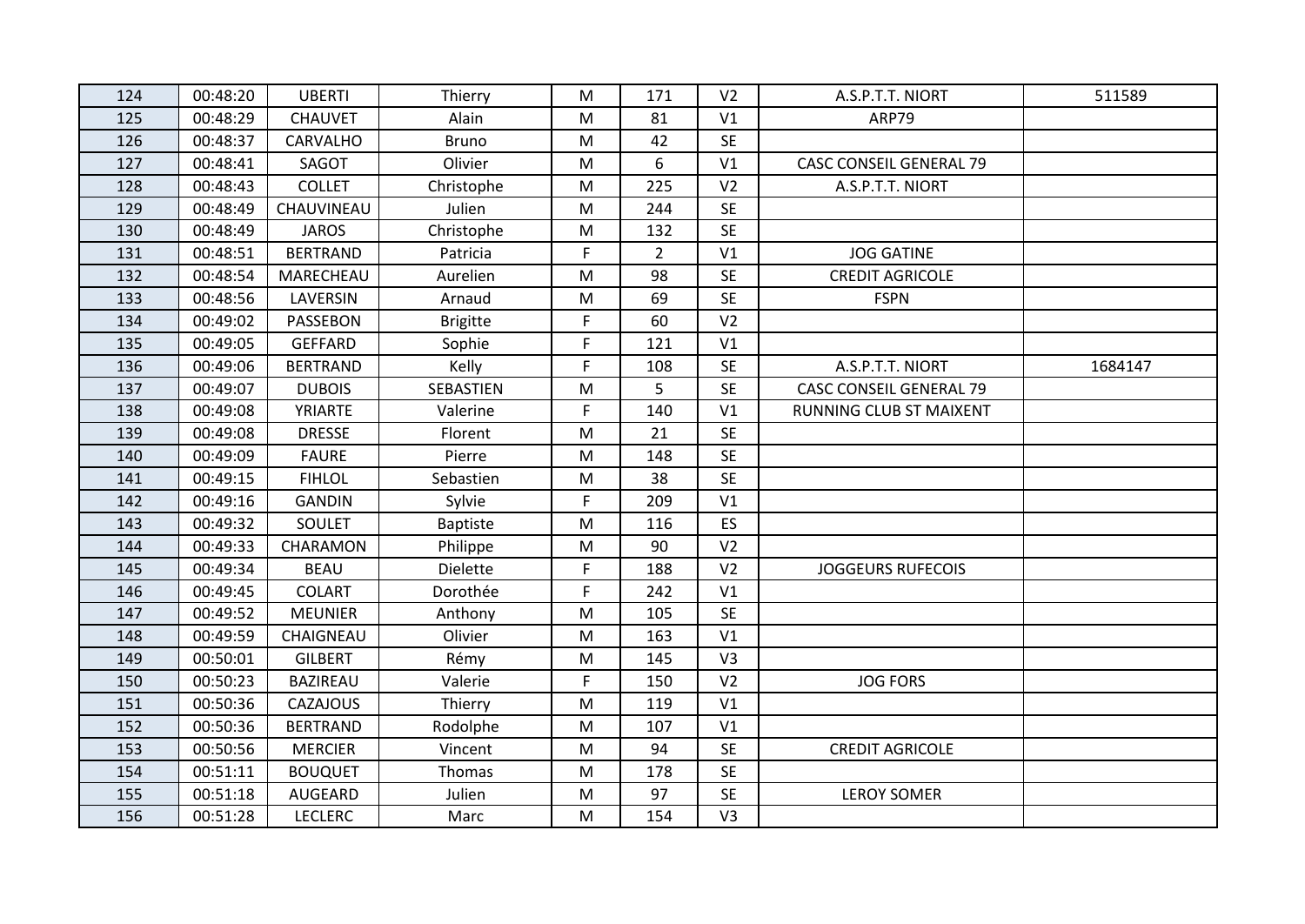| 157 | 00:51:31 | <b>GAMON</b>         | Laura         | F           | 256          | <b>SE</b>      |                                 |         |
|-----|----------|----------------------|---------------|-------------|--------------|----------------|---------------------------------|---------|
| 158 | 00:52:27 | <b>BERNARD</b>       | Clara         | F.          | 193          | V1             |                                 |         |
| 159 | 00:52:31 | <b>BONTEMPS</b>      | Tony          | M           | 220          | V1             |                                 |         |
| 160 | 00:52:43 | <b>CLEMENT</b>       | Denis         | M           | 181          | V <sub>2</sub> |                                 |         |
| 161 | 00:53:09 | <b>BOTRAS</b>        | Fanny         | F           | 197          | <b>SE</b>      | PROGRESSION 0                   |         |
| 162 | 00:53:18 | <b>GOUPIL</b>        | Laurent       | M           | 53           | V <sub>2</sub> |                                 |         |
| 163 | 00:53:24 | CHAUVINEAU           | Francois      | M           | 243          | <b>SE</b>      |                                 |         |
| 164 | 00:53:35 | <b>CONTANT</b>       | Elodie        | F           | 165          | <b>SE</b>      | <b>JOG FORS</b>                 |         |
| 165 | 00:53:35 | <b>MAINARD</b>       | Alexandre     | M           | 258          | <b>SE</b>      |                                 |         |
| 166 | 00:53:39 | PIOCHAUD             | Amelie        | F.          | 20           | <b>SE</b>      |                                 |         |
| 167 | 00:53:46 | <b>GAILLARD</b>      | Charlene      | F           | 64           | <b>SE</b>      |                                 |         |
| 168 | 00:53:58 | <b>BUSSIERE</b>      | Anne          | F           | 77           | V1             | <b>STADE NIORTAIS TRIATHLON</b> | a26439c |
| 169 | 00:54:15 | <b>THOMAS</b>        | Sandra        | F.          | 139          | <b>SE</b>      | <b>UAC BRIOUXAISE</b>           |         |
| 170 | 00:54:16 | <b>BOMBARD</b>       | Guillaume     | M           | 138          | <b>SE</b>      | A.S.P.T.T. NIORT                |         |
| 171 | 00:54:18 | <b>PUAUT</b>         | Antoine       | M           | 84           | <b>SE</b>      |                                 |         |
| 172 | 00:54:25 | <b>VEZIEN</b>        | Sonia         | F           | 202          | <b>SE</b>      | <b>UAC BRIOUXAISE</b>           |         |
| 173 | 00:54:27 | PEBAYLE              | Gil           | M           | 175          | V1             |                                 |         |
| 174 | 00:54:30 | <b>CAZAJOUS</b>      | Angelique     | F           | 118          | <b>SE</b>      |                                 |         |
| 175 | 00:54:42 | <b>LANDAIS</b>       | Sophia        | F           | 25           | <b>SE</b>      | <b>XMEN</b>                     |         |
| 176 | 00:54:47 | <b>DIONNET</b>       | Guillaume     | M           | 236          | <b>SE</b>      |                                 |         |
| 177 | 00:54:51 | LEMEE                | Anthony       | M           | 252          | <b>SE</b>      |                                 |         |
| 178 | 00:54:59 | <b>SOUCHU-ABADII</b> | Laurence      | F           | $\mathbf{1}$ | V1             |                                 |         |
| 179 | 00:55:06 | JAMONNEAU            | Jean Michel   | M           | 8            | V <sub>1</sub> | RUNNING CLUB ST MAIXENT         |         |
| 180 | 00:55:11 | <b>FAVRIOU</b>       | Cyrielle      | F           | 176          | <b>SE</b>      |                                 |         |
| 181 | 00:55:12 | PETREAU              | Pascale       | F           | 78           | V <sub>2</sub> | ARP79                           |         |
| 182 | 00:55:15 | <b>ROMASKA</b>       | <b>JULIEN</b> | M           | 16           | <b>SE</b>      |                                 |         |
| 183 | 00:55:22 | <b>ROUGEAUX</b>      | Irès          | F           | 67           | <b>SE</b>      |                                 |         |
| 184 | 00:55:23 | RICOLLEAU            | Herve         | ${\sf M}$   | 68           | V1             |                                 |         |
| 185 | 00:55:37 | <b>LECLERC</b>       | Nathalie      | F           | 120          | V1             |                                 |         |
| 186 | 00:56:00 | <b>VILLENGENTE</b>   | Nathalie      | F           | 189          | V <sub>2</sub> | <b>JOGGEURS RUFECOIS</b>        |         |
| 187 | 00:56:00 | SAUVAGET             | Rodolphe      | M           | 183          | <b>SE</b>      |                                 |         |
| 188 | 00:56:06 | <b>CANTET</b>        | Coralie       | F           | 45           | V1             |                                 |         |
| 189 | 00:56:06 | SATURNIN             | Adeline       | $\mathsf F$ | 46           | <b>SE</b>      |                                 |         |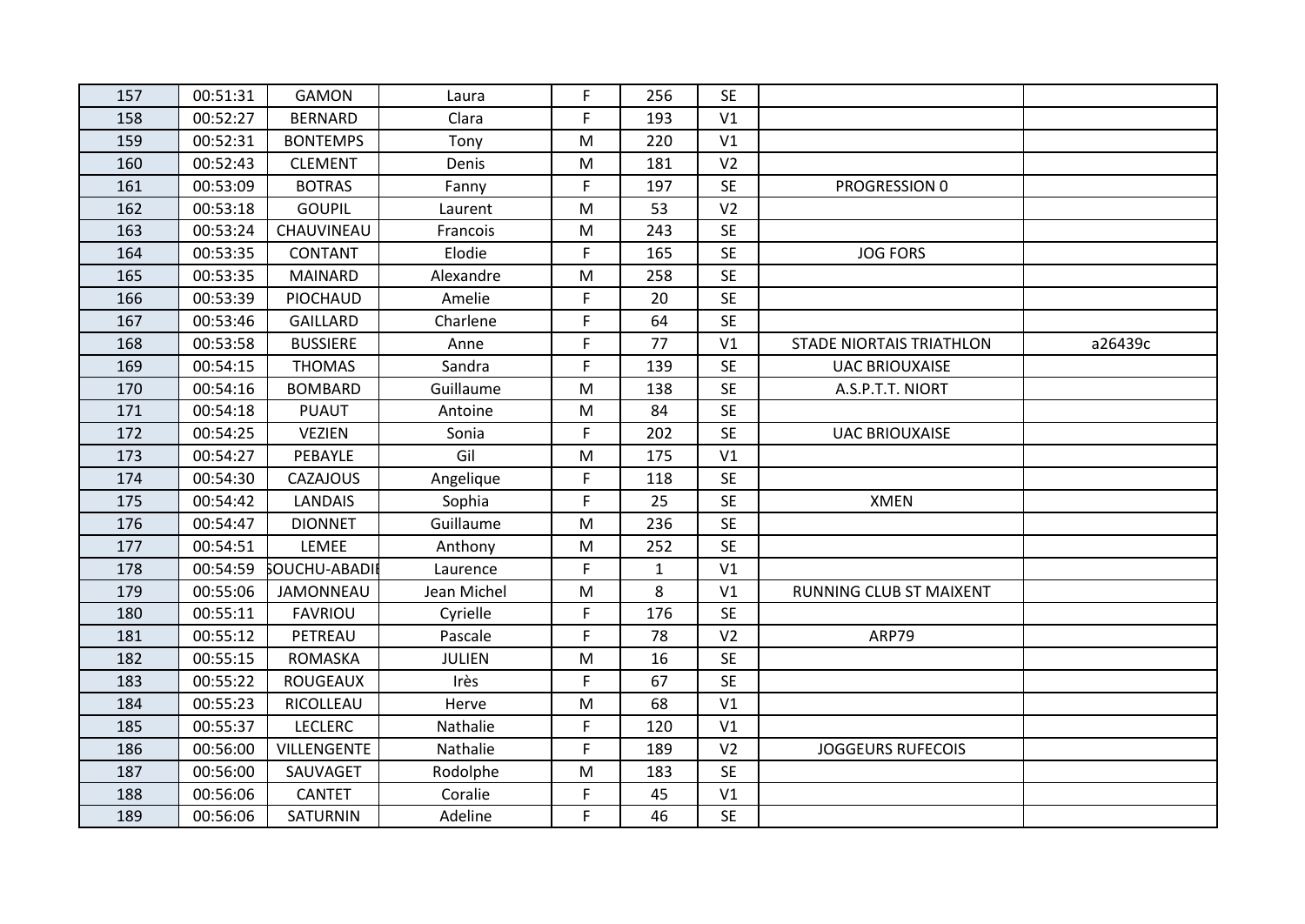| 190 | 00:56:08 | <b>BECHY</b>     | Marion        | F  | 221            | <b>SE</b>      |                                   |         |
|-----|----------|------------------|---------------|----|----------------|----------------|-----------------------------------|---------|
| 191 | 00:56:39 | <b>FALCETO</b>   | Chantal       | F  | 155            | V <sub>3</sub> |                                   |         |
| 192 | 00:56:40 | <b>DESRE</b>     | Sylvie        | F. | 123            | V1             | <b>JOG FORS</b>                   |         |
| 193 | 00:56:44 | <b>GUINAMANT</b> | Fabrice       | M  | 126            | V <sub>1</sub> |                                   |         |
| 194 | 00:56:49 | LAFARGE          | Monique       | F. | 15             | V <sub>3</sub> |                                   |         |
| 195 | 00:56:53 | LHOMME           | Athenais      | F  | 66             | V <sub>1</sub> | <b>JOG FORS</b>                   |         |
| 196 | 00:57:05 | RAVELEAU         | Catherine     | F. | 226            | V1             | A.S.P.T.T. NIORT                  |         |
| 197 | 00:57:09 | <b>AYRAULT</b>   | Nadege        | F  | 106            | V <sub>1</sub> |                                   |         |
| 198 | 00:57:13 | <b>GUEHL</b>     | Stephanie     | F  | 149            | V1             |                                   |         |
| 199 | 00:57:37 | <b>BAUDRAND</b>  | Severine      | F  | 103            | V <sub>1</sub> |                                   |         |
| 200 | 00:57:37 | <b>ROUX</b>      | Karine        | F  | 104            | V <sub>1</sub> | <b>CREDIT AGRICOLE</b>            |         |
| 201 | 00:57:42 | <b>VIOLET</b>    | Sylvie        | F  | 101            | V <sub>1</sub> | <b>CREDIT AGRICOLE</b>            |         |
| 202 | 00:57:53 | <b>DAVID</b>     | Annabelle     | F  | 99             | <b>SE</b>      | <b>CREDIT AGRICOLE</b>            |         |
| 203 | 00:57:57 | <b>ANDRE</b>     | <b>Bruno</b>  | M  | 159            | V <sub>1</sub> |                                   |         |
| 204 | 00:58:10 | CHARTAUD         | Corinne       | F  | 166            | V <sub>2</sub> |                                   |         |
| 205 | 00:58:51 | <b>BOBIN</b>     | Laétitia      | F  | 247            | <b>SE</b>      |                                   |         |
| 206 | 01:00:13 | <b>HALLARD</b>   | Corinne       | F  | 55             | V <sub>2</sub> |                                   |         |
| 207 | 01:00:13 | <b>GIRAUDON</b>  | Laure         | F  | 54             | V <sub>1</sub> | <b>EGRAYS</b>                     |         |
| 208 | 01:00:14 | <b>GUINAMANT</b> | Laetitia      | F  | 127            | V <sub>1</sub> | <b>JOG FORS</b>                   |         |
| 209 | 01:01:37 | <b>HALBAUT</b>   | Magali        | F  | 158            | V <sub>2</sub> |                                   |         |
| 210 | 01:01:47 | <b>CONTENT</b>   | Anthony       | M  | 231            | <b>SE</b>      |                                   |         |
| 211 | 01:01:59 | <b>ROTIVAL</b>   | Stephanie     | F  | 4              | V <sub>1</sub> |                                   |         |
| 212 | 01:01:59 | <b>GARNIER</b>   | Nathalie      | F  | $\overline{7}$ | V <sub>1</sub> | <b>COURRIR ENSEMBLE PORNICHET</b> | 1640705 |
| 213 | 01:02:20 | <b>BECARD</b>    | Nathalie      | F  | 125            | V <sub>2</sub> |                                   |         |
| 214 | 01:02:21 | <b>DUCROS</b>    | Johnny        | M  | 124            | SE             |                                   |         |
| 215 | 01:02:32 | D'ARAUJO         | Marie Josephe | F  | 11             | V <sub>1</sub> | LES FOULEES RENE CAILLIE          |         |
| 216 | 01:02:57 | <b>MOTARD</b>    | Carinne       | F  | 219            | V1             |                                   |         |
| 217 | 01:02:57 | <b>MOTARD</b>    | Jean Francois | M  | 218            | V1             |                                   |         |
| 218 | 01:03:45 | D'ARAUJO         | Olivier       | M  | 12             | V1             | LES FOULEES RENE CAILLIE          |         |
| 219 | 01:06:08 | <b>TEXIER</b>    | Marie         | F  | 212            | <b>SE</b>      |                                   |         |
| 220 | 01:06:08 | <b>TEXIER</b>    | Patrice       | M  | 211            | V <sub>2</sub> |                                   |         |
| 221 | 01:06:18 | <b>MICHELET</b>  | Pascale       | F  | 250            | V <sub>2</sub> |                                   |         |
| 222 | 01:06:19 | <b>TEXIER</b>    | Emilie        | F  | 253            | <b>SE</b>      |                                   |         |